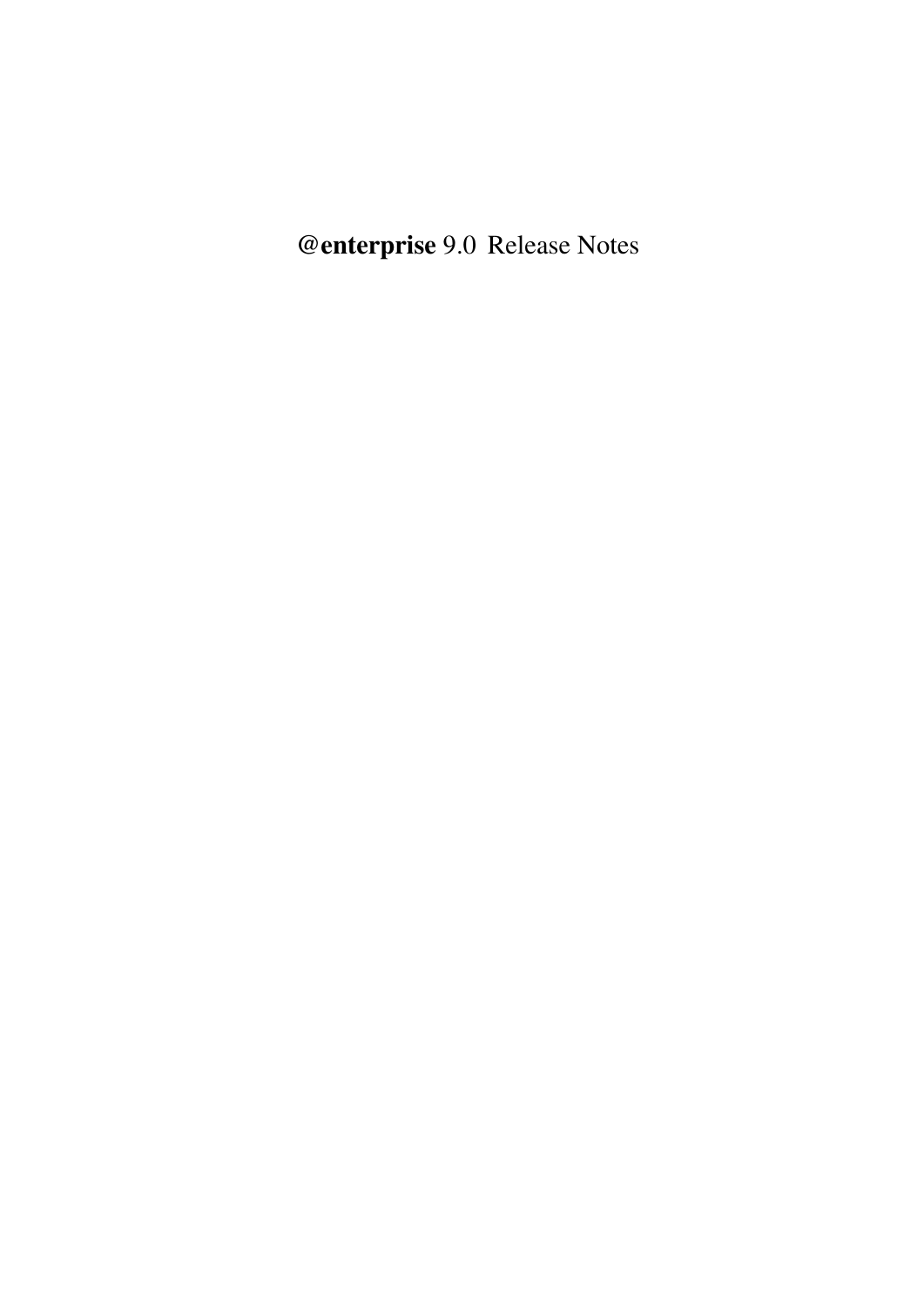#### Groiss Informatics GmbH

Strutzmannstraße 10/4 9020 Klagenfurt Austria

Tel: +43 463 504694 - 0 Fax: +43 463 504594 - 10 Email: support@groiss.com

Document Version 9.0.30139

Copyright © 2001 - 2021 Groiss Informatics GmbH. All rights reserved.

The information in this document is subject to change without notice. If you find any problems in the documentation, please report them to us in writing. Groiss Informatics GmbH does not warrant that this document is error-free.

No part of this document may be photocopied, reproduced or translated to another language without the prior written consent of Groiss Informatics GmbH.

@enterprise is a trademark of Groiss Informatics GmbH, other names may be trademarks of their respective companies.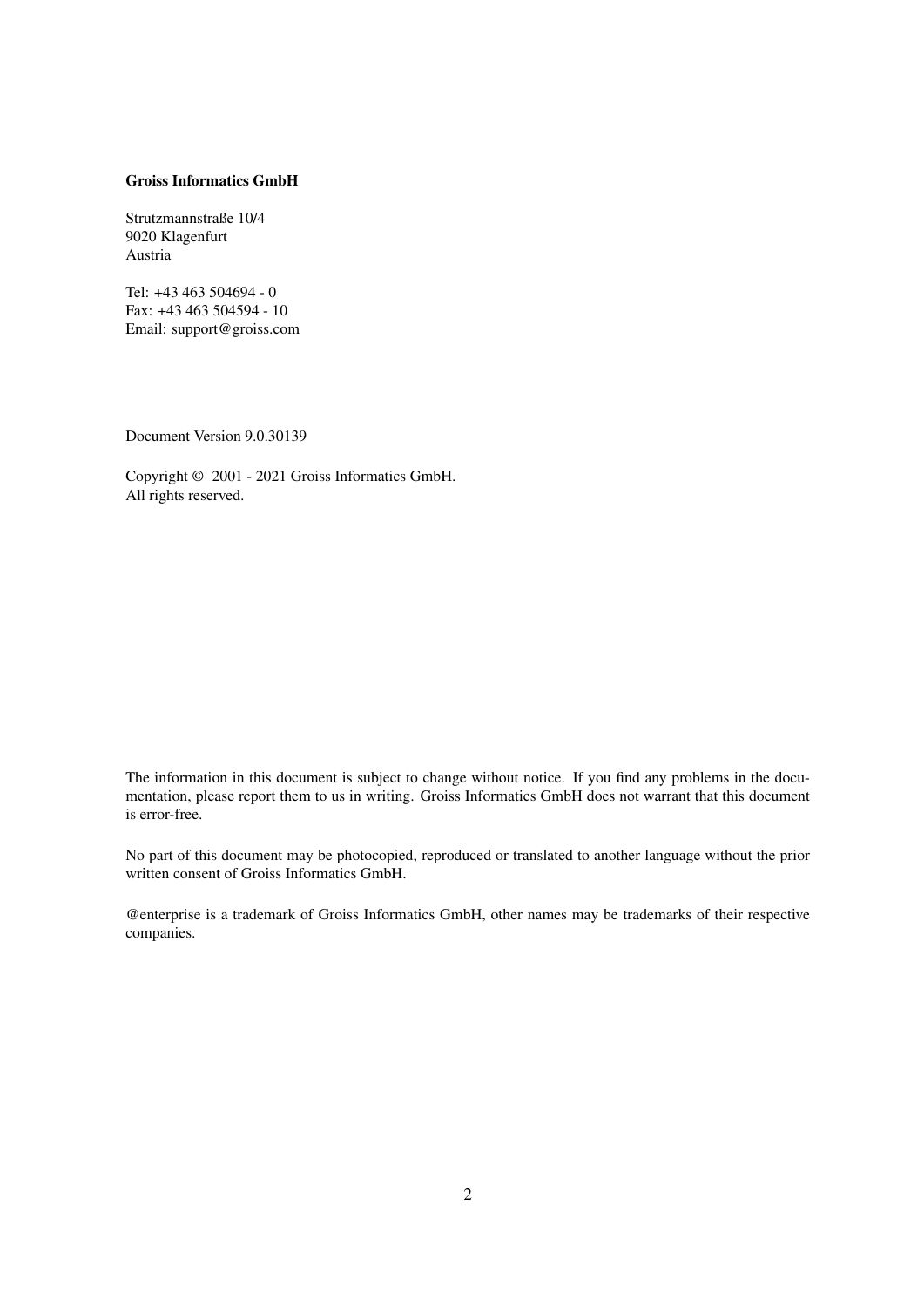# **Contents**

| 1            |                          | <b>Introduction</b>                                                                                         |  |  |  |  |  |
|--------------|--------------------------|-------------------------------------------------------------------------------------------------------------|--|--|--|--|--|
| $\mathbf{2}$ | <b>End user GUI</b><br>4 |                                                                                                             |  |  |  |  |  |
|              | 2.1                      |                                                                                                             |  |  |  |  |  |
|              |                          | 2.1.1                                                                                                       |  |  |  |  |  |
|              |                          | 2.1.2                                                                                                       |  |  |  |  |  |
|              |                          | 2.1.3                                                                                                       |  |  |  |  |  |
|              |                          | 2.1.4                                                                                                       |  |  |  |  |  |
|              |                          | 2.1.5                                                                                                       |  |  |  |  |  |
|              |                          | 2.1.6                                                                                                       |  |  |  |  |  |
|              |                          | 2.1.7                                                                                                       |  |  |  |  |  |
|              | 2.2                      |                                                                                                             |  |  |  |  |  |
|              |                          | 2.2.1                                                                                                       |  |  |  |  |  |
|              |                          | 2.2.2                                                                                                       |  |  |  |  |  |
|              |                          | 2.2.3                                                                                                       |  |  |  |  |  |
| $\mathbf{3}$ |                          | <b>Administration</b>                                                                                       |  |  |  |  |  |
|              | 3.1                      |                                                                                                             |  |  |  |  |  |
|              | 3.2                      |                                                                                                             |  |  |  |  |  |
|              | 3.3                      |                                                                                                             |  |  |  |  |  |
|              | 3.4                      |                                                                                                             |  |  |  |  |  |
|              | 3.5                      |                                                                                                             |  |  |  |  |  |
|              | 3.6                      |                                                                                                             |  |  |  |  |  |
|              | 3.7                      |                                                                                                             |  |  |  |  |  |
|              | 3.8                      |                                                                                                             |  |  |  |  |  |
|              | 3.9                      |                                                                                                             |  |  |  |  |  |
|              | 3.10                     |                                                                                                             |  |  |  |  |  |
|              |                          |                                                                                                             |  |  |  |  |  |
|              |                          |                                                                                                             |  |  |  |  |  |
| 4            |                          | <b>Workflow engine</b>                                                                                      |  |  |  |  |  |
|              | 4.1                      | New constructs $\ldots \ldots \ldots \ldots \ldots \ldots \ldots \ldots \ldots \ldots \ldots \ldots \ldots$ |  |  |  |  |  |
|              | 4.2                      |                                                                                                             |  |  |  |  |  |
|              | 4.3                      |                                                                                                             |  |  |  |  |  |
|              | 4.4                      |                                                                                                             |  |  |  |  |  |
| 5            |                          | <b>Reporting</b>                                                                                            |  |  |  |  |  |
|              |                          | 5.0.1<br>Wizard                                                                                             |  |  |  |  |  |
|              |                          | 5.0.2                                                                                                       |  |  |  |  |  |
|              |                          |                                                                                                             |  |  |  |  |  |
| 6            |                          | <b>API and architecture</b>                                                                                 |  |  |  |  |  |
|              | 6.1                      |                                                                                                             |  |  |  |  |  |
|              | 6.2                      |                                                                                                             |  |  |  |  |  |
|              | 6.3                      | 10                                                                                                          |  |  |  |  |  |
|              | 6.4                      | 10                                                                                                          |  |  |  |  |  |
|              | 6.5                      | 10                                                                                                          |  |  |  |  |  |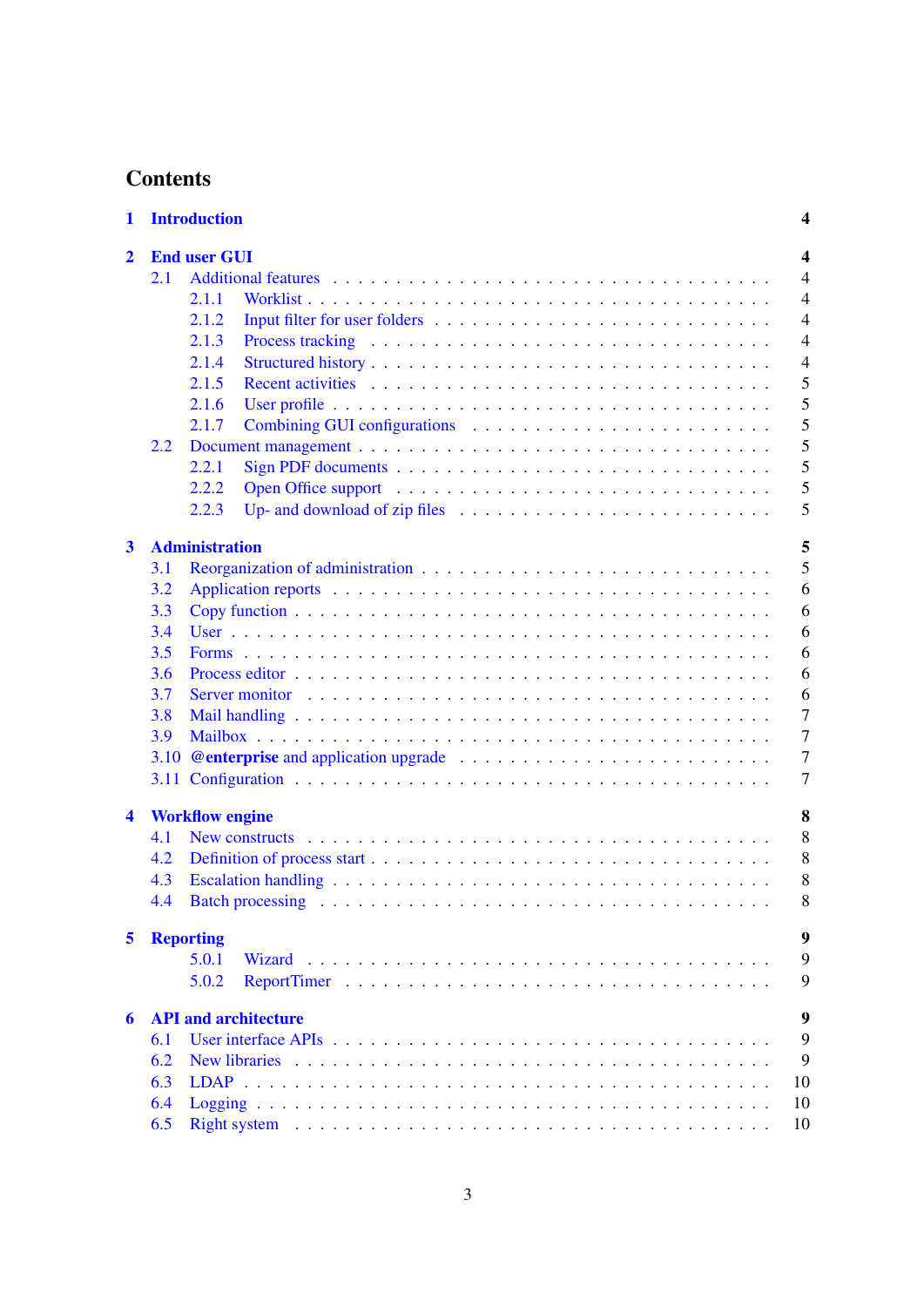| 7 | 10<br><b>Security</b>                 |                                                                                                                                                                                                                                |    |  |  |  |  |  |
|---|---------------------------------------|--------------------------------------------------------------------------------------------------------------------------------------------------------------------------------------------------------------------------------|----|--|--|--|--|--|
|   | 7.1                                   |                                                                                                                                                                                                                                | 10 |  |  |  |  |  |
|   | 7.2                                   |                                                                                                                                                                                                                                | 10 |  |  |  |  |  |
|   | 7.3                                   |                                                                                                                                                                                                                                | 10 |  |  |  |  |  |
| 8 | 12<br><b>Upgrading an application</b> |                                                                                                                                                                                                                                |    |  |  |  |  |  |
|   | <b>81</b>                             | New libraries enterprise to the server of the server of the server of the server of the server of the server of the server of the server of the server of the server of the server of the server of the server of the server o | 12 |  |  |  |  |  |
|   | 8.2                                   |                                                                                                                                                                                                                                | 12 |  |  |  |  |  |
|   | 8.3                                   | SQLObject, LoggedObject, LockedObject and DistributedObject                                                                                                                                                                    | 12 |  |  |  |  |  |
|   | 8.4                                   |                                                                                                                                                                                                                                | 12 |  |  |  |  |  |
|   | 8.5                                   |                                                                                                                                                                                                                                | 13 |  |  |  |  |  |
|   | 8.6                                   |                                                                                                                                                                                                                                | 13 |  |  |  |  |  |
|   | 8.7                                   |                                                                                                                                                                                                                                | 13 |  |  |  |  |  |
|   | 8.8                                   |                                                                                                                                                                                                                                | 14 |  |  |  |  |  |
|   | 8.9                                   |                                                                                                                                                                                                                                | 14 |  |  |  |  |  |
|   | 8.10                                  |                                                                                                                                                                                                                                | 14 |  |  |  |  |  |
|   |                                       |                                                                                                                                                                                                                                | 14 |  |  |  |  |  |
|   |                                       |                                                                                                                                                                                                                                | 15 |  |  |  |  |  |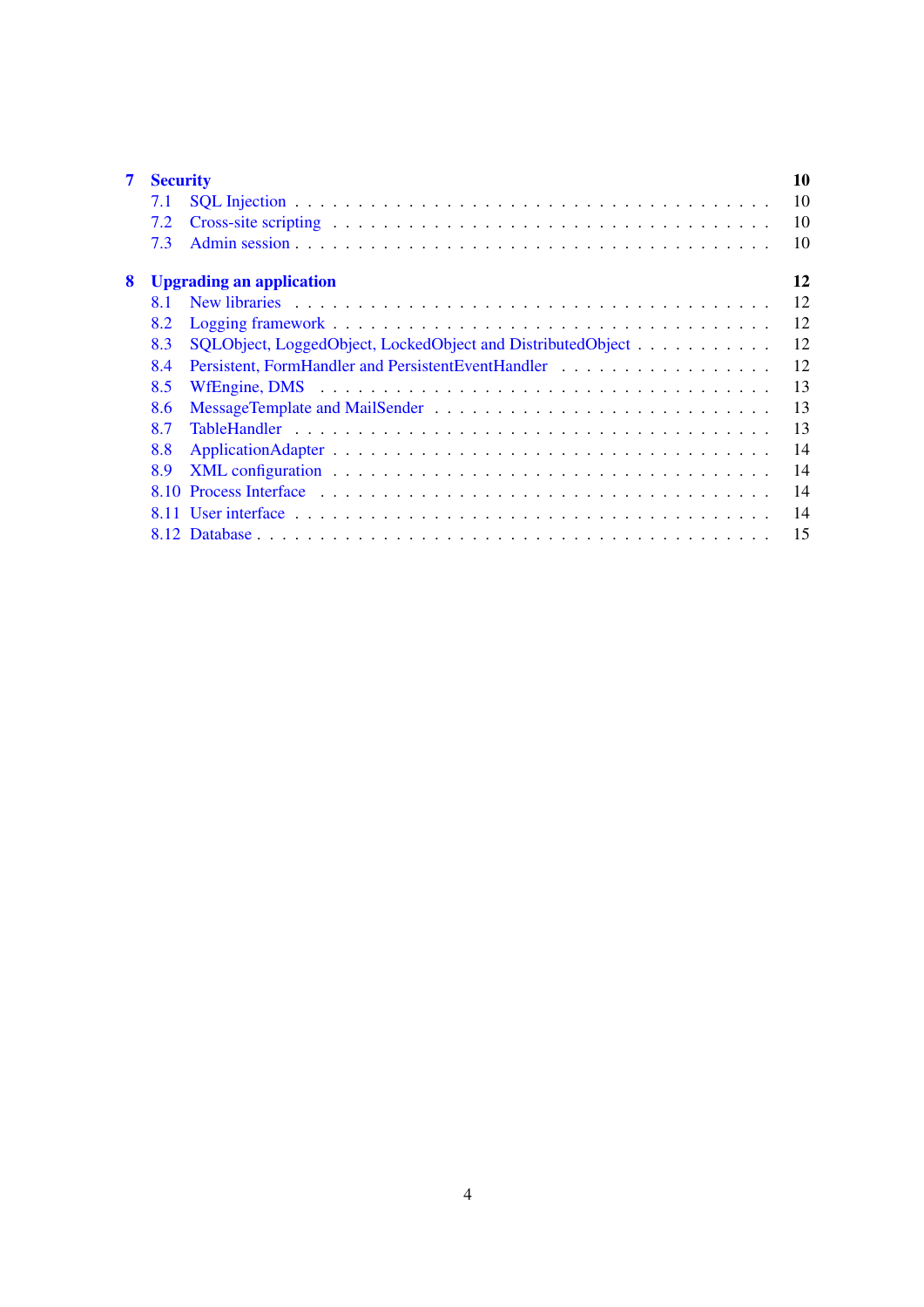# <span id="page-4-0"></span>1 Introduction

This document presents the changes and new features in version 9.0 of @enterprise.

# <span id="page-4-1"></span>2 End user GUI

The end user GUI has been completely rewritten to improve the usability and give it a modern look. The main changes are:

- Drag and drop can be used for moving worklist entries between folders. For example, the actions "take" and "give back" can be done using drag and drop. The document management also supports drag and drop.
- HTML Frames are not used anymore, Iframes are used only for application forms.
- Many GUI components tree, table, pop-up windows, etc. are taken from the open source library dojo (http://http://dojotoolkit.org/).
- context sensitive help: Clicking F1 or the help button opens a context sensitive help.
- Client notification: The worklist refreshes automatically if another user sends a work item to the logged in user.

Apart from the different look additional features have been implemented:

## <span id="page-4-2"></span>2.1 Additional features

### <span id="page-4-3"></span>2.1.1 Worklist

Additional columns can be configured:

- application: the application of the process definition of the activity instance
- lastAction: the previous action on the activity instance, for example: process start, finish, recall.

#### <span id="page-4-4"></span>2.1.2 Input filter for user folders

A condition can be defined for each user folder. Entries are moved automatically or manually to the appropriate folder depending on the defined expression.

#### <span id="page-4-5"></span>2.1.3 Process tracking

This new function allows to track the process. It sends an e-mail to the observer whenever the process or some specific task of a process instance is finished.

#### <span id="page-4-6"></span>2.1.4 Structured history

The process history can now be viewed as structure. This may be very helpful if the process structure is complex (parallelisms, loops).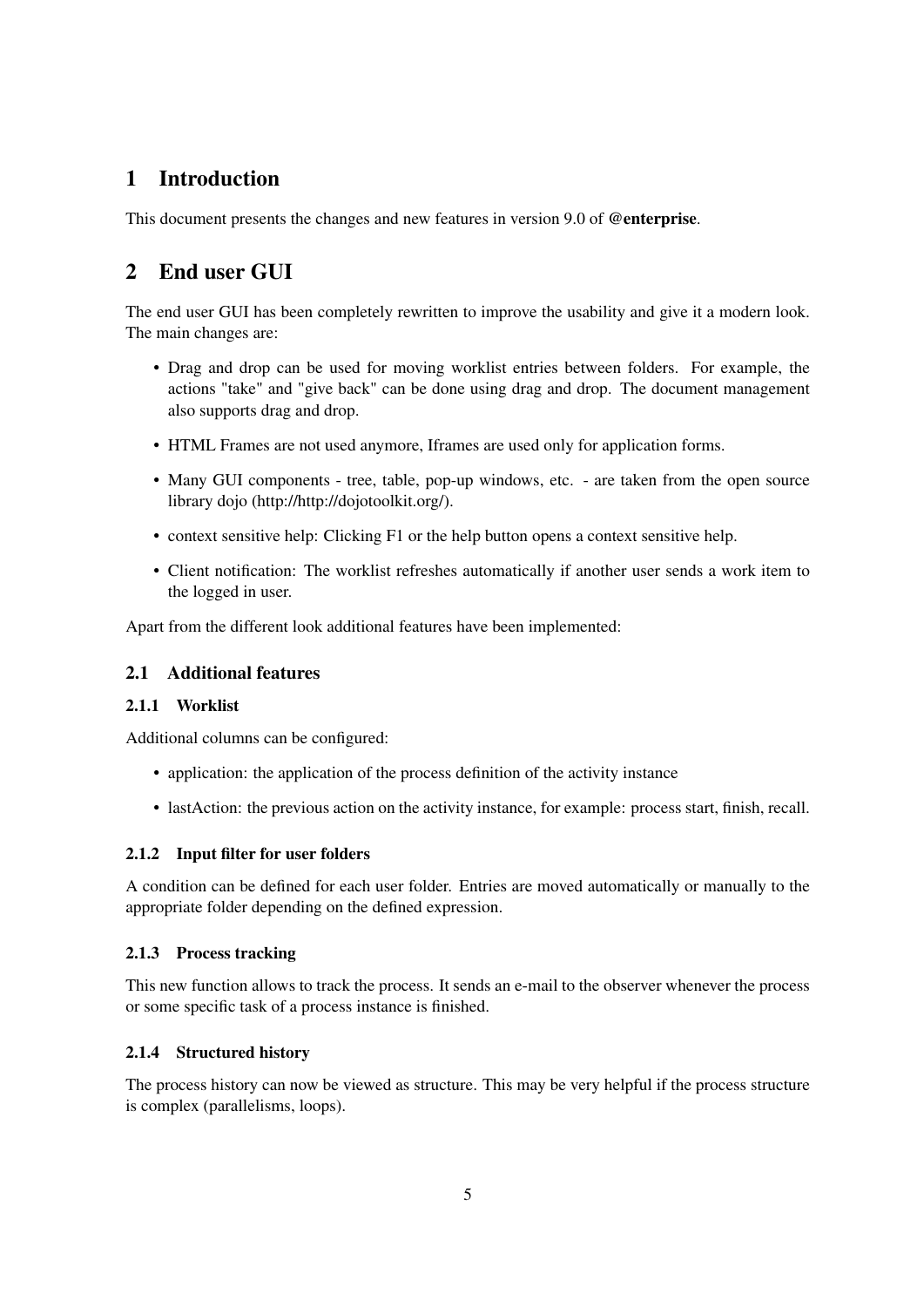## <span id="page-5-0"></span>2.1.5 Recent activities

This functions shows the processes the user has processed today, yesterday, last week, and last month.

## <span id="page-5-1"></span>2.1.6 User profile

The user profile contains some information about the user (name, roles, e-mail address, phone number, photo, ...). It is shown on several places in the user interface, for example in the process history.

## <span id="page-5-2"></span>2.1.7 Combining GUI configurations

In @enterprise installations where more than one application is used it may be convenient having a gui configuration combining the features of all applications. The gui configuration combined has the following features:

- It contains a placeholder (APP\_TREE) after the document section for navigation components from the applications. Applications must put a file *applid*/navigationcomponent.xml into the classpath.
- It uses a worklist adapter that combines the adapters defined in the configuration parameter ep.worklist.adapters. The interface methods (getList, modifyColumns, etc.) are called for each of the given classes.

## <span id="page-5-3"></span>2.2 Document management

### <span id="page-5-4"></span>2.2.1 Sign PDF documents

The DMS offers this function to sign PDF files using certificates. This method can be used for example for signing invoices compliant the German and Austrian regulations.

#### <span id="page-5-5"></span>2.2.2 Open Office support

@enterprise offers a template engine for generating MS Word and PDF files based on Open Office (Libre Office). Templates can be created in ODT file format.

#### <span id="page-5-6"></span>2.2.3 Up- and download of zip files

The function zip-upload (key: admin.upload) uploads a zip file and extracts the contents into the current DMS folder. The function zip-download (key: admin.download) creates and downloads a zip file containing the selected documents or folders. These functions are not in the standard configuration.

## <span id="page-5-7"></span>3 Administration

## <span id="page-5-8"></span>3.1 Reorganization of administration

Several object classes now have an application context. This means their administration is done in the application folder:

- value lists
- Timer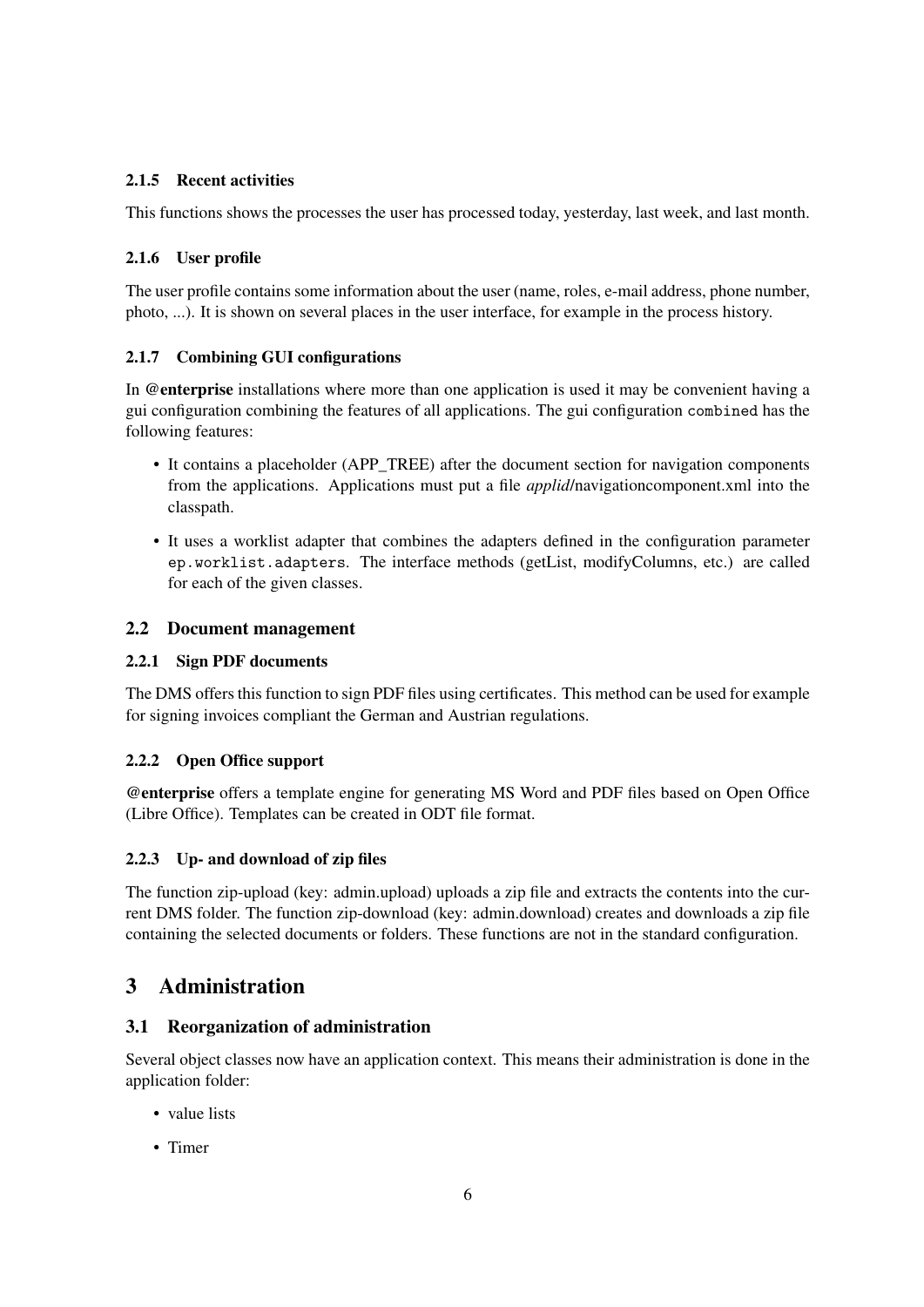- Mailboxes
- Stored queries
- Web service servers and clients

An application export now contains the instances of these classes.

### <span id="page-6-0"></span>3.2 Application reports

For applications, processes and forms reports in HTML and PDF format can be created. The reports are intended to be used as technical documentation of an @enterprise application.

## <span id="page-6-1"></span>3.3 Copy function

Copy objects like users, roles, processes, etc.

#### <span id="page-6-2"></span>3.4 User

The user form contains the following additional fields:

- Salutation
- Name suffix
- Gender (male/female)

Furthermore a picture can be added to the user form. This picture is displayed for example in user profile.

#### <span id="page-6-3"></span>3.5 Forms

The form wizard has been adapted and allows the creation of indices on columns and the definition of dependencies (referential integrity).

HTML forms are deprecated and no longer an option when creating new forms, XHTML and XFORMS are the remaining options (With setting the configuration parameter ep.use.htmlforms to true, you can still create HTML forms).

## <span id="page-6-4"></span>3.6 Process editor

Subprocesses are displayed in a own process editor window now.

Caveat: The combination of *Internet Explorer 11* and SSL-connection does not work correctly with process editor!

#### <span id="page-6-5"></span>3.7 Server monitor

*JavaMelody* (https://code.google.com/p/javamelody/) is used for showing the run-time characteristics of the server. Several measurements are undertaken, the results are displayed graphically.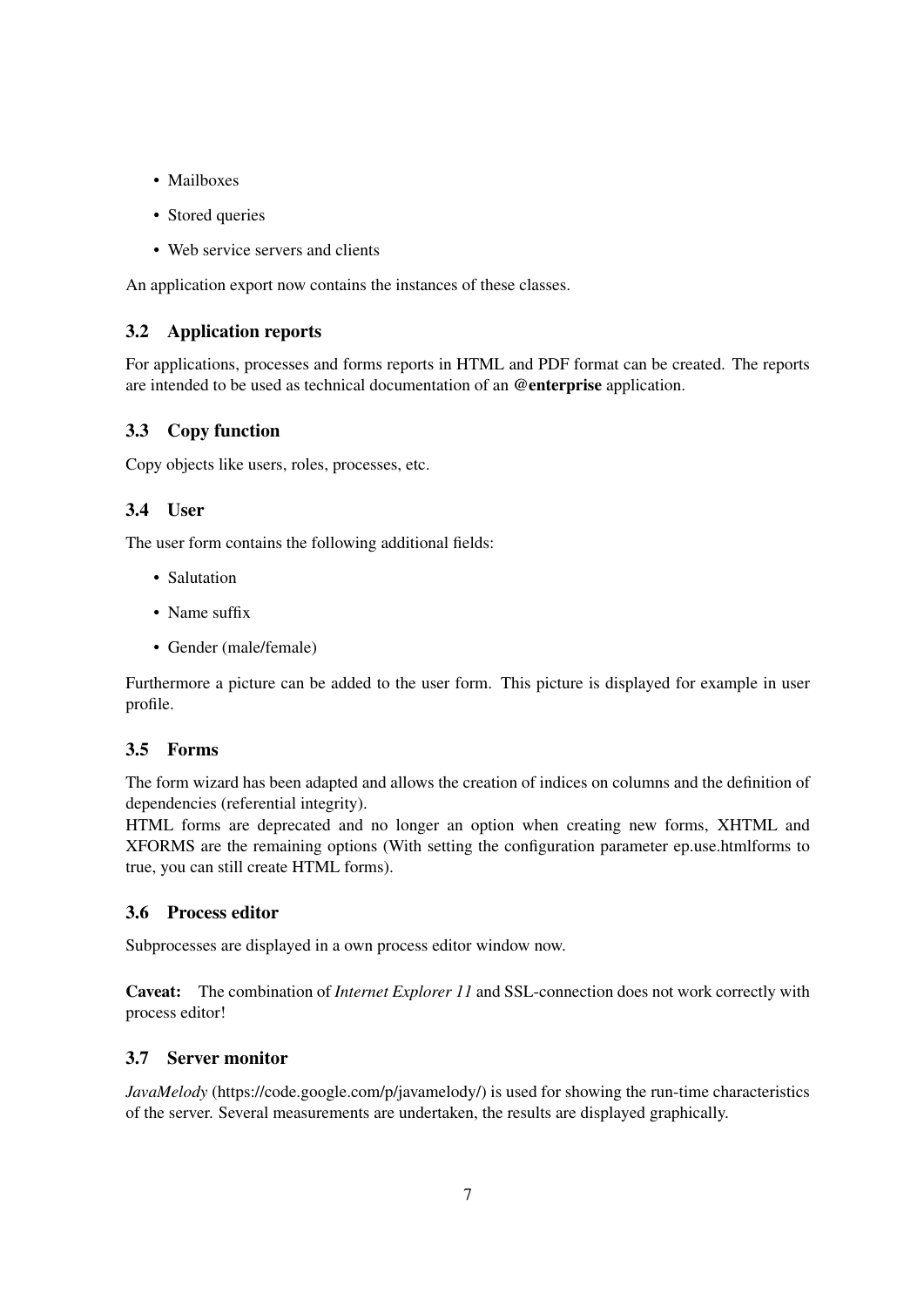### <span id="page-7-0"></span>3.8 Mail handling

Two enhancements:

- Support of diverse authorization types for sending and receiving emails.
- Mails can be sent directly or by using the integrated mail queue. A timer handles the mail queue. This makes sending mails more robust against network and mail server problems.

## <span id="page-7-1"></span>3.9 Mailbox

Enhancement of action handling for process starts: A process and a start organizational unit can be defined. Moreover, the text of an optional receipt mail can be defined.

#### <span id="page-7-2"></span>3.10 @enterprise and application upgrade

This new component allows to download and upgrade patches for @enterprise or applications via GUI from an *application repository*. Moreover, a timer can be configured that checks the availability of new versions of @enterprise or any of the installed application.

Groiss Informatics will maintain a site containing the latest version and patches of @enterprise and of some applications we provide (CRM, HR-Processes, ITSM). It is possible for a customer to maintain his own application repository containing patches of his own applications. Such a repository can facilitate the distribution of patches to several @enterprise installations.

### <span id="page-7-3"></span>3.11 Configuration

@enterprise reads the system configuration from a file. Several additional features have been implemented in this version:

- Storage of configuration parameters in multiple files is possible. You can even specify a directory containing configuration files. This feature can be used for example for separating cluster-wide and node-specific parameters in a cluster configuration.
- It is possible to have read-only configuration files.
- The configuration parameters of an application can be organized in several configuration groups for keeping the masks usable. The groups can be configured in the application administration, tab configuration.
- When editing the configuration you can view the default value, set a parameter to the default value and see the configuration file that contains the parameter.
- When a configuration file is changed from the GUI, a backup file is created. You can configure the number of backup files that are kept.
- You can define a callback for configuration changes by adding a PropertiesChangeListener to the configuration object. Example:

```
Configuration.get().addPropertiesChangeListener(
  new PropertiesChangeListener(){
    @Override
```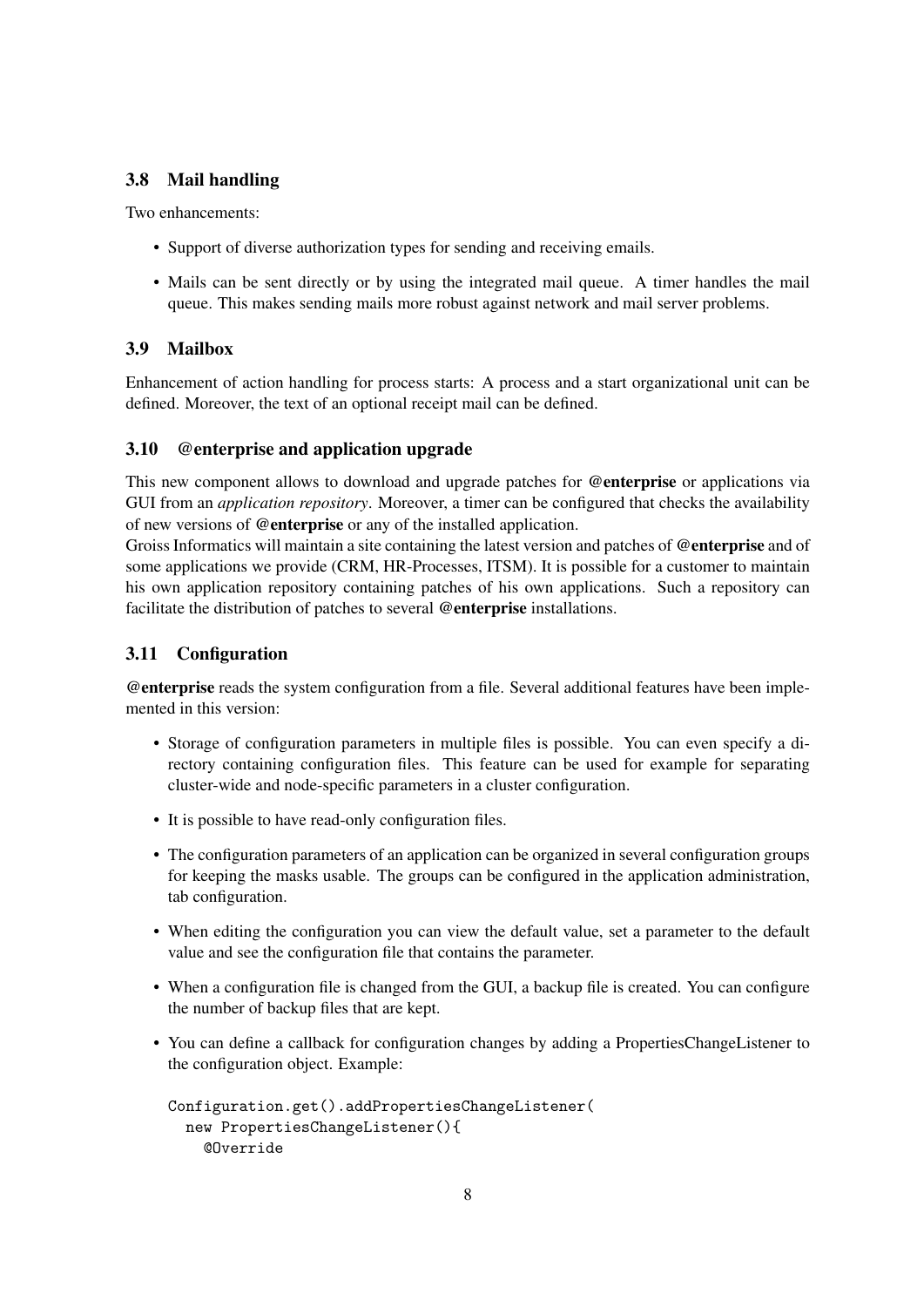```
public void propertiesChange(
   Map<String, Pair<Object, Object>> events) {
    ..
  }
}, "aclcache.active", "aclcache.objectrights.maxelems");
```
The method addPropertiesChangeListener adds a handler for the two parameters to the @enterprise configuration.

Note, that the reconfigure method is no longer part of the service interface.

## <span id="page-8-0"></span>4 Workflow engine

#### <span id="page-8-1"></span>4.1 New constructs

The engine and process editor supports the following new features:

- wait: A wait step can be used to halt the process execution for a time duration or until a point of time.
- goto end: This step allows to jump to the end of the process.
- Condition for parfors: A method (with boolean return value) or an expression can be defined, that defines whether a parfor branch is created for a form.

#### <span id="page-8-2"></span>4.2 Definition of process start

- In the past processes could only be started from the GUI, if the first step was an interactive task. Now, all task nodes on a path from the begin node without another task or goto node in between are considered as start nodes. These start nodes may have different properties, for example agent definition, attached functions. On process start the user can select one start step if his role assignments match to more than one step.
- A process can be started by a timer (*ProcessStartTimer*), by incoming mail (depending on mailbox definition) or be a web service.

## <span id="page-8-3"></span>4.3 Escalation handling

The timeout task attached to the process has been removed. The definition of escalations has been moved from the task definition to the process definition. Escalations can be defined for every step that has a "duration": task, sync, batch step, web-service receive, and the process itself.

#### <span id="page-8-4"></span>4.4 Batch processing

The exception behavior of batch job methods doStart() and afterCompletion has been changed. If an exception occurs, a rollback is done now instead of commit.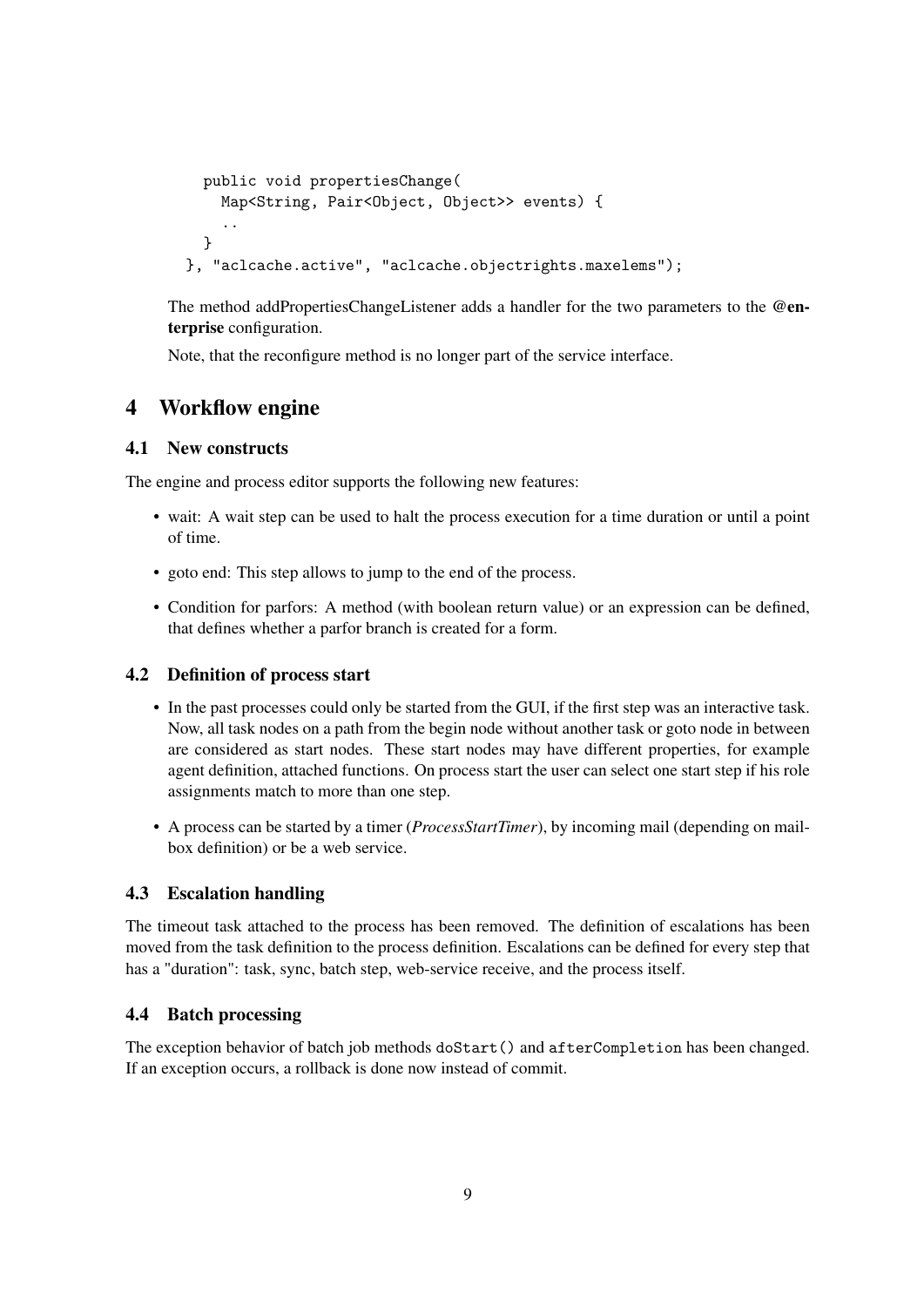# <span id="page-9-0"></span>5 Reporting

#### <span id="page-9-1"></span>5.0.1 Wizard

The user interface for creating reports has been reimplemented. The wizard-like structure makes it easier to define the different aspects of a report.

#### <span id="page-9-2"></span>5.0.2 ReportTimer

The timer executes stored queries in defined periods. Depending on the defined output type,

- a chart as JPEG file
- a Excel file
- a CSV file
- a PDF file
- a XML file

can be created which can be sent per email to defined receivers or stored in the DMS or on the file system.

## <span id="page-9-3"></span>6 API and architecture

For API changes see the section *Upgrading an application* below.

#### <span id="page-9-4"></span>6.1 User interface APIs

The new user interface brings some new APIs for writing GUI components in Javascript, based on the dojo framework.

#### <span id="page-9-5"></span>6.2 New libraries

We use the following versions of libraries:

- Servlet 3.1
- Java 7
- $\cdot$  JEE 6
- JDOM 2.0
- DOJO 1.9
- SLF4J
- Jetty 9
- Axis 1.6.2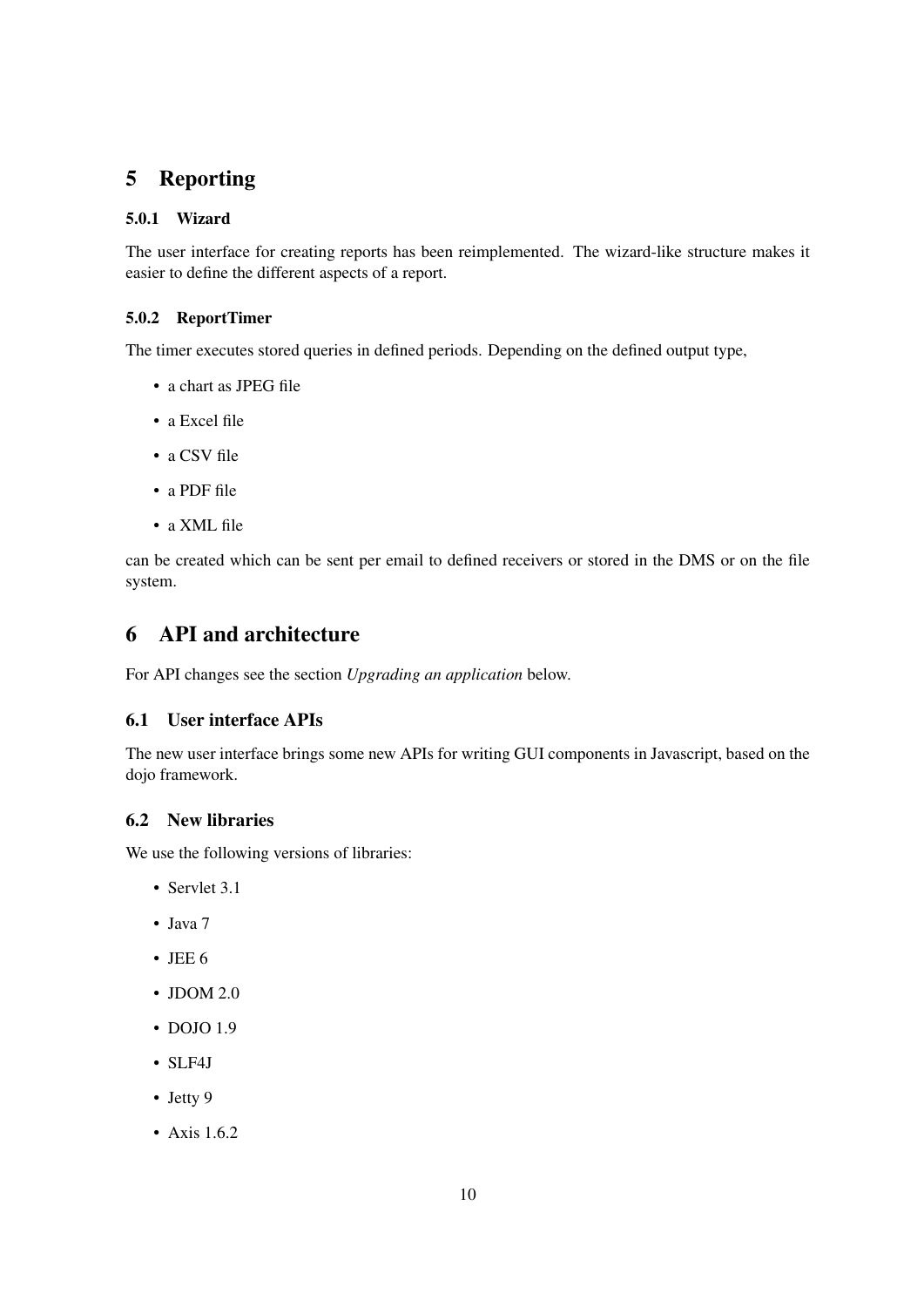## <span id="page-10-0"></span>6.3 LDAP

@enterprise offers the implementation com.groiss.ldap.BasicUserDirectorySyncer for Active Directory synchronization with @enterprise users.

## <span id="page-10-1"></span>6.4 Logging

@enterprise uses the library SLF4J for logging. It can show messages on five levels (ERROR, WARN, INFO, DEBUG, TRACE). The advantage of this library is, that you can define several loggers for your classes an modules. In the configuration, the log level for each logger can be defined separately.

## <span id="page-10-2"></span>6.5 Right system

The right system has been reimplemented. A consistent API has been defined for handling the special behaviour of some classes in an efficient way.

# <span id="page-10-3"></span>7 Security

Several actions have been taken to avoid possible vulnerabilities:

## <span id="page-10-4"></span>7.1 SQL Injection

This vulnerability happens when user input is embedded in SQL statements. In @enterprise all statements are prepared statements now to avoid SQL injection.

## <span id="page-10-5"></span>7.2 Cross-site scripting

Cross-site scripting (XSS) enables attackers to inject client-side scripts into Web pages viewed by other users. A cross-site scripting vulnerability may be used by attackers to bypass access controls such as the same origin policy.

@enterprise encodes user data and parameters to avoid cross-site-scripting.

## <span id="page-10-6"></span>7.3 Admin session

An own session for accessing the administration is used. This allows a better protection of administration functions: For example, if an administrator is logged in for doing normal work, he can not accidentally make operations where administration rights are used.

For this reason all @enterprise operations are classified:

- Public: executable without authorization,
- User: for authorized users only,
- Admin: for administration users only in a dedicated administration session.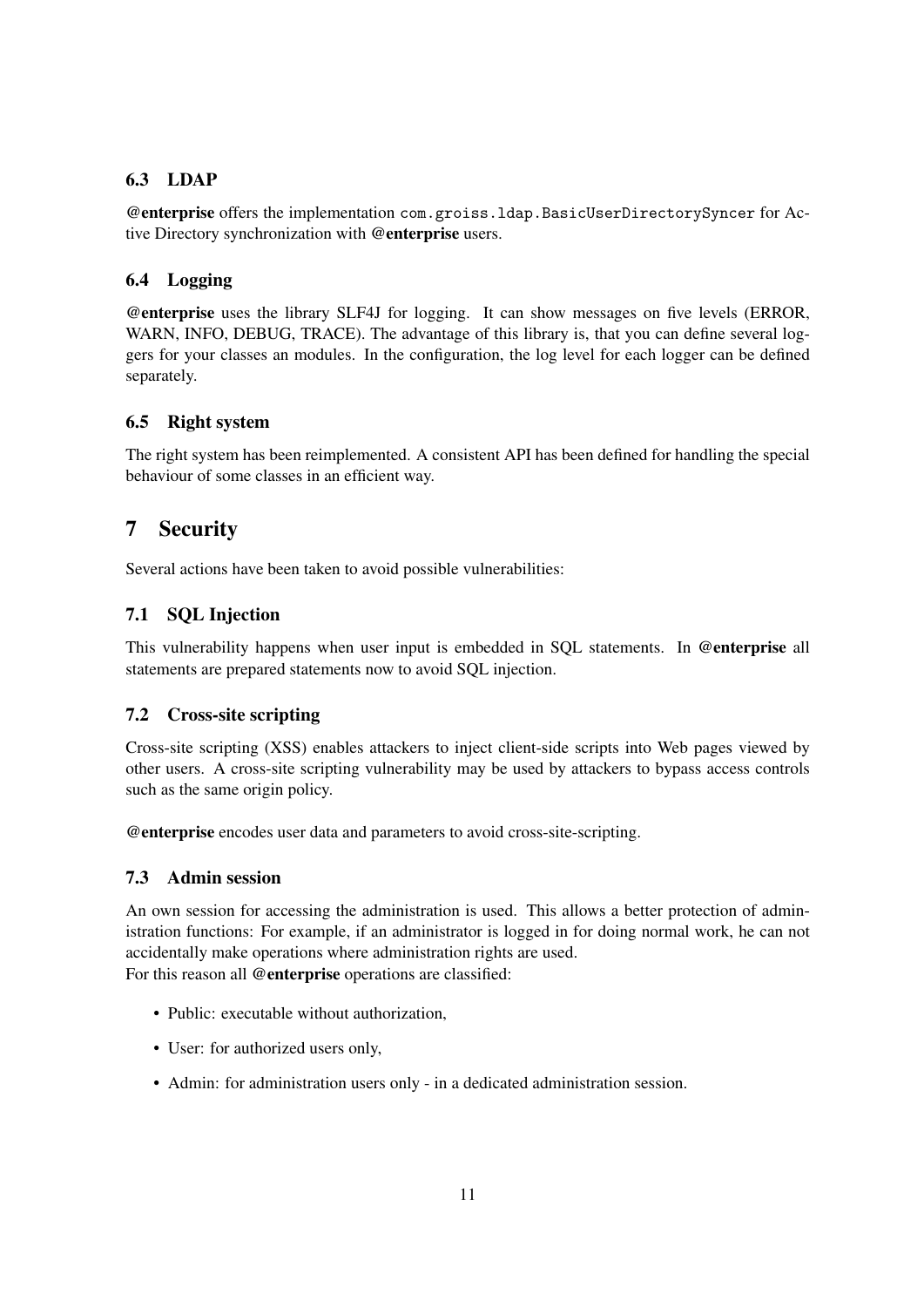The classification is done using the Annotation com.groiss.servlet.Access with one of the above three values. It can be attached to a method, class or package.

It is possible to define an own IP interface and port for admin sessions. Together with some router or firewall, access to administration can be restricted to some sub-net.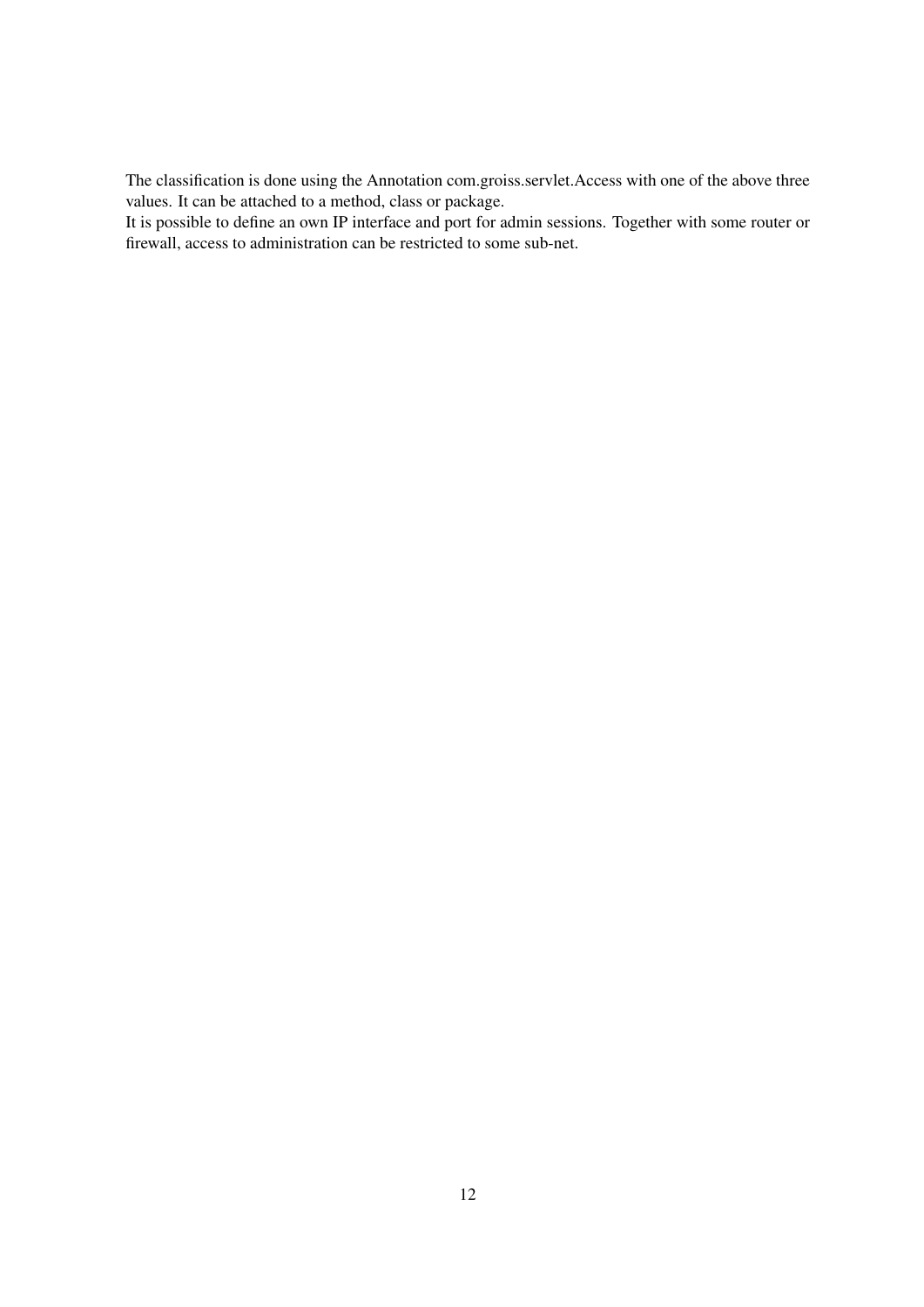# <span id="page-12-0"></span>8 Upgrading an application

@enterprise 9.0 is not fully compatible to previous versions of @enterprise for two reasons: We now use the most current libraries, for example of JDOM, Java enterprise edition, Axis, Jetty. That alone led to some incompatibilities.

Second, the new user interface caused several changes to existing APIs. For example, the links to @enterprise pages like the worklist or process history will no longer work. However, the old GUI remains part of the distribution: If you want to use @enterprise 9.0 without the new GUI, this may be an option for minimizing the porting effort. The gui configuration id for this compatibility mode is standard old.

In the following, we describe the changes relevant for upgrading an application:

## <span id="page-12-1"></span>8.1 New libraries

Replace the libraries linked to your project with the libs from the @enterprise distribution. Most likely, you will get some compile errors now. If you have used the JDOM library, most of the errors caused by the new version can be fixed by replacing the package name from org.jdom to org.jdom2. If you get other errors and warning from third-party libraries, please contact the documentation of them.

## <span id="page-12-2"></span>8.2 Logging framework

The logging methods in the Settings class are deprecated. It is recommended to use the logging framework SLF4J directly. Add the following line into your code:

```
private static final Logger logger = LoggerFactory.getLogger(
      thisclassname.class);
```
The defined logger object can now be used for logging (methods error, warn, info, etc). You can define one such object per file or one per application, depending on how fine-grained you plan to set the log levels.

Directly streaming on the log file is still possible with Settings.getLogWriter.

## <span id="page-12-3"></span>8.3 SQLObject, LoggedObject, LockedObject and DistributedObject

Some versions ago the interface Persistent, the abstract class PersistentObject and the service Store have been introduced to replace SQLObject and its descendents. Now we set their methods (list, get, insert, update, delete,...) deprecated. The classes LockedObject and DistributedObject have been removed.

#### <span id="page-12-4"></span>8.4 Persistent, FormHandler and PersistentEventHandler

The methods with signature on $X()$  (X in insert, update, delete) in these interfaces and classes have been renamed to beforeX(). Following methods have been added:

- afterInsert(): This method is called after the object has been inserted into the database.
- afterUpdate(): This method is called after the object has been updated.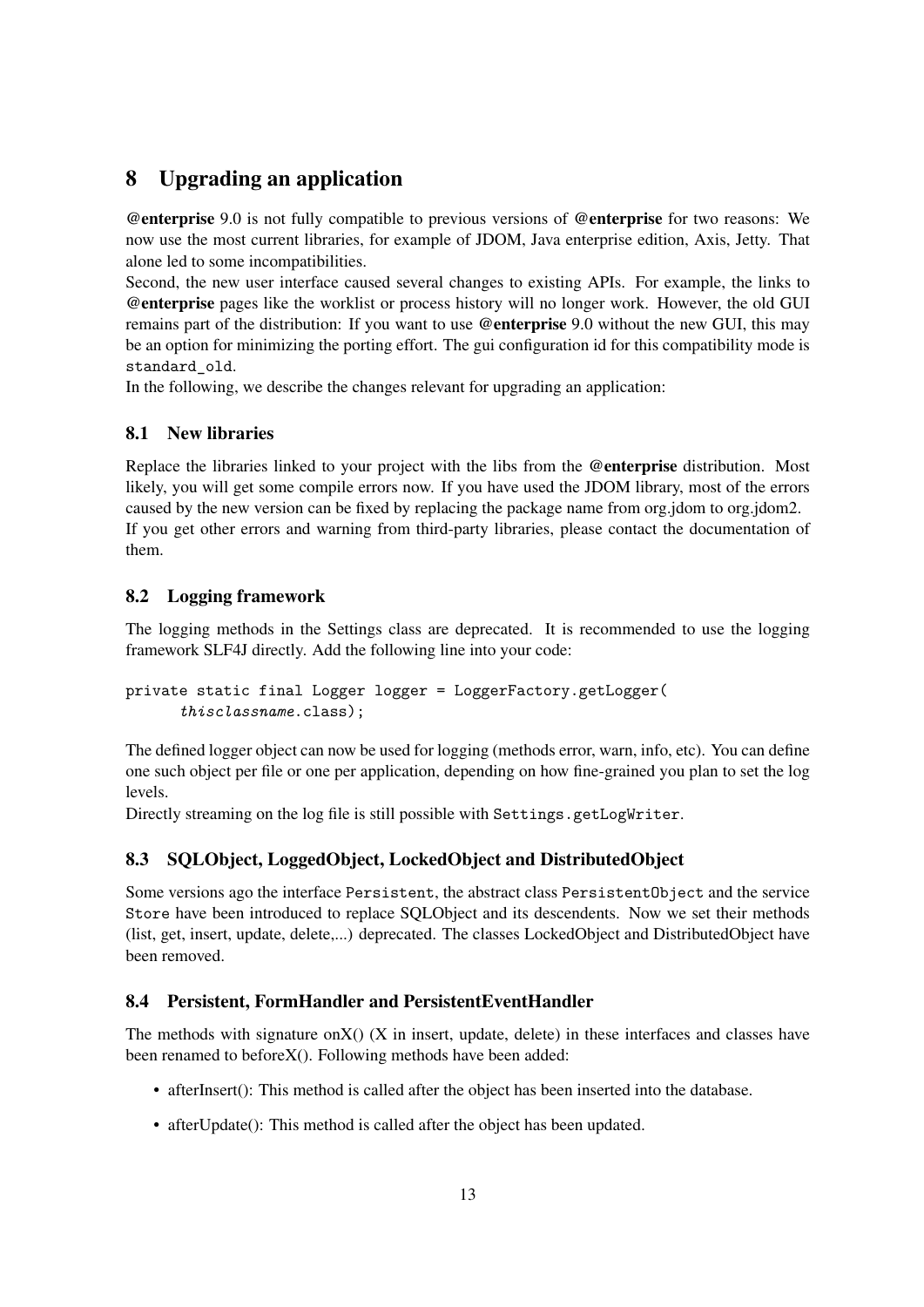• afterDelete(): This method is called after the object has been deleted.

In the adapter classes for FormHandler and PersistentEventHandler the old method are deprecated.

## <span id="page-13-0"></span>8.5 WfEngine, DMS

The user handling in these interfaces has been unified: The user is always taken from ThreadContext (ThreadContext.getThreadPrincipal).

The method setUser in the interface WfEngine has been removed. Several methods in the DMS interface with the user as argument are deprecated.

The methods getAcl and setACL in DMSObject have been renamed to getPermissionList and setPermissionList.

## <span id="page-13-1"></span>8.6 MessageTemplate and MailSender

The class *MessageTemplate* contains methods for sending mails. The introduction of a mail queue and the request for simpler methods led to a new mechanism. See the description and example in the programming guide. Most of the old send methods are still present in class *MailSender*, but deprecated.

## <span id="page-13-2"></span>8.7 TableHandler

@enterprise provides the interfaces DMSTableHandler, ObjectTableHandler, FormTableHandler and Worklist. They have a similar structure with some differences according to the object types and table use.

|                 | <b>DMSTableHandler</b> | ObjectTable | FormTableHandler | Worklist |
|-----------------|------------------------|-------------|------------------|----------|
| init            | X                      | X           | X                | X        |
| getHTMLPage     | X                      |             |                  | X        |
| getTitle        | X                      |             |                  | X        |
| getList         | X                      | X           | X                | X        |
| modifyColumns   | X                      | X           | X                | X        |
| modifyTableLine | $\mathbf{x}$           | X           | X                | X        |
| modifyActions   | X                      |             |                  |          |
| lineStyle       | X                      | X           | X                | X        |

In the Worklist interface there are two additional methods: getAdditionalData and listFilter. The following changes have been made in version 9:

- In modifyTableLine the second argument is a Map, not a KeyedList. Therefore, changing values is done with the method put instead of set.
- getList has a default list as argument.
- The method init in Worklist: the parameter req may be null. This happens, if a worklist line is constructed by the notification mechanism.
- The method getHTMLPage is only called in old GUI.
- getTitle: in new GUI it is not called when the list changes.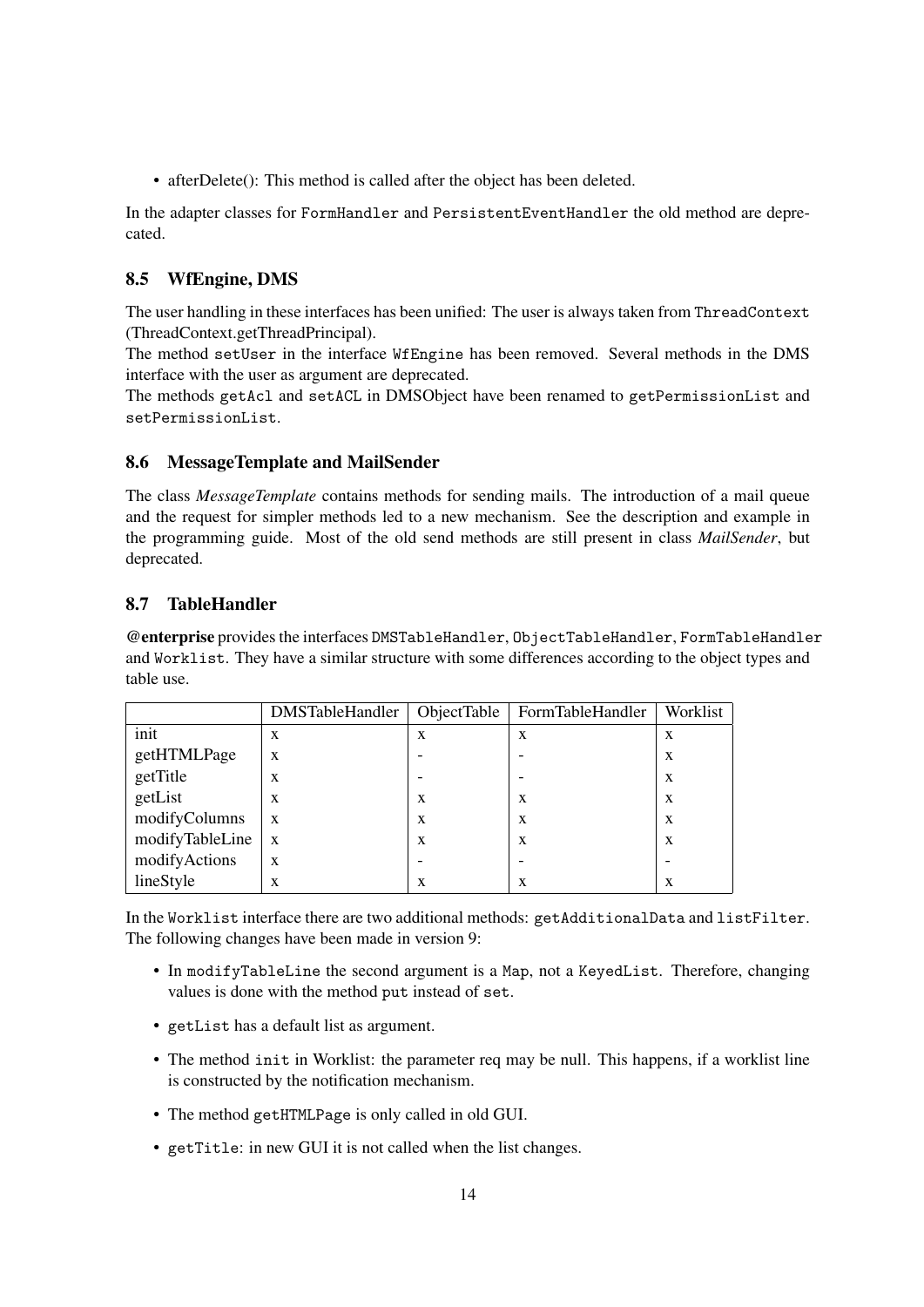#### <span id="page-14-0"></span>8.8 ApplicationAdapter

In the application adapter the method modifyDetailLinks is only used in old GUI. In the new GUI the new method modifyDetailPanes is used. Note, that you con now configure the tabs in the process definition mask.

#### <span id="page-14-1"></span>8.9 XML configuration

The structure of the Gui-configuration file has been changed. See the programming guide for the new structure. You must convert your configurations. If you have a GUI configuration database object, editing the configuration from the administration interface will initiate the conversion. Alternatively, you can start the conversion with the following URL:

http://host:port/wf/servlet.method/com.groiss.htmladmin.UpgradeGuiConfig.start

Enter the filename (without .xml) into the form and start the conversion. There may be errors, because in previous versions the XML files have not been validated against a schema.

#### <span id="page-14-2"></span>8.10 Process Interface

The Process Interface definition has been removed. Starting a process by filling out and submitting a form can be done be defining a process-start node with mode FORM in the XML-configuration.

#### <span id="page-14-3"></span>8.11 User interface

The new user interface has new methods for writing toolbar functions, adapting the details view or insert content into the navigation tree. See the programming guide for examples.

If you don't want to rewrite your functions and navigation links you can use them in the new GUI if you make some minor changes. Normally, the application function makes some changes and redirects then to the worklist or any other page of @enterprise. For redirection use the following hints:

- The default window for task-functions is an iframe with id \_compatPane. Its position is below the toolbar and right from the navigation area. This iframe comes in foreground automatically if a page is loaded into this frame. You can prevent this by setting the window property isRedirectWindow to true (see example below).
- In the new GUI the worklist is cached on the client and the changes are sent selectively. More details how worklists can be refreshed and shown again are described in the @enterprise programming guide in section *Worklist data* of chapter *Smartclient*.
- Never make a full refresh of the main page, because a lot of data is cached in the window object and will get lost. However, if you need to redirect to the main page, its url is:

```
http://host.port/wf/servlet.method/
com.groiss.smartclient.Main.showMainPage?id=theid
```
• If you want to show the process details (tabs for form, history, documents, etc.) use the following javascript method: ep.util.showProcessDetails(pi [, selTab] )

pi is the process instance in the following syntax: classname:oid, selTab a string containing the node id of the selected tab, for example admin.proc\_history (this is the default).